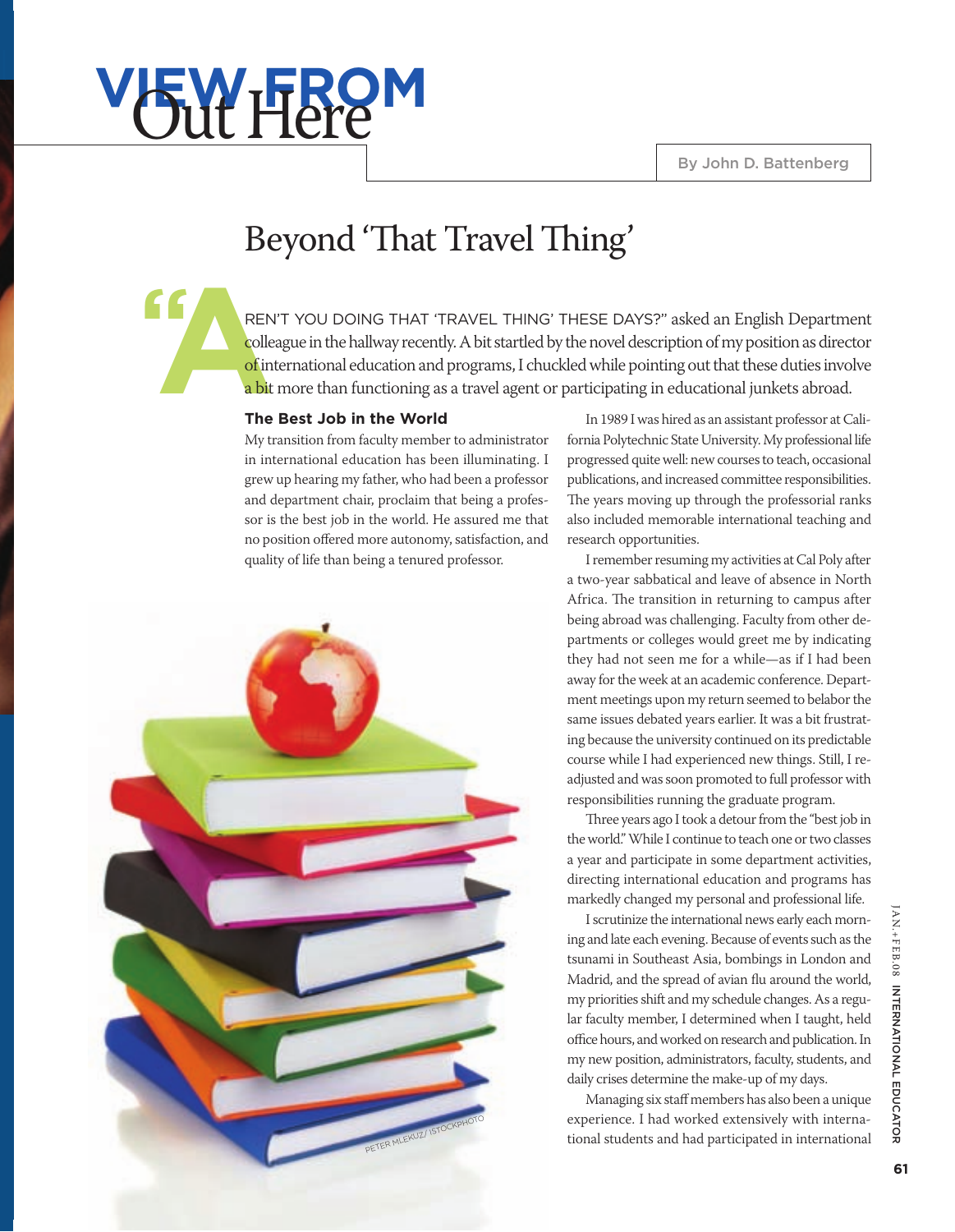**Start the NAFSA 2008 Annual Conference & Expo with Two Essential Programs for Leaders! Start the NAFSA 2008<br>Annual Conference & Expo with Two Essential<br>Programs for Leaders!** 

**Register by March 2 for Significant Savings! Space is Limited.** 

## **Conference 0\[SR\_R[PR Symposium on Leadership**  $May 27, 2008$

**Advance registration .QcN[PR \_RTV`a\_NaV\[** ends March 2 - Save \$125 Off the Regular  $Registration Rate!$ 

## **Management Development 1RcRY\]ZR[a Program =\_\T\_NZ May 25-27, 2008**

**Advance registration .QcN[PR \_RTV`a\_NaV\[** ends March 2 - Save \$100 Off the Regular  $Registration Rate!$ 



**Association of International Educators** 

#### Develop Your Leadership Skill Set

Now in its seventh year, this half-day symposium on leadership will address "Knowledge of the Home Institution"—a critical need for those who occupy leadership positions and contribute significantly to campus internationalization and policy formation. You will learn how to dig through the proper campus campus internationalization and policy formation. You will learn how to dig through the proper campus<br>structure and channels of communication that lie on the surface, and also how to uncover the informal culture of personalities, power, social systems, and politics that must be harnessed in order to effect change. The symposium will begin with presentations on the frameworks of institutional culture, and then a panel of distinguished and accomplished campus leaders will relate these frameworks to their own experience in managing internationalization in a variety of U.S. institutions.

#### Hone Your Management Skills

Do you need the opportunity to develop into a better manager? The Management Development Program will aid in your pursuit of excellence. You will acquire a comprehensive, applied view of management in an international education context. The curriculum employs case studies to introduce directors and new managers to helpful frameworks and models through which their own experiences can be analyzed. Held immediately prior to the NAFSA Annual Conference, the program will focus on how you can adapt your personal management style to the people you supervise and to your institution, build interpersonal and political management skills, achieve goals through budgeting and responsible fiscal management, handle conflict, help your staff focus on quality, and manage change; build support for your program; and sustain yourself as a manager.

## **TO REGISTER AND FOR PROGRAM DETAILS** www.nafsa.org/PFL6

Questions? Call 1.202.737.3699 ext.245 or e-mail: PFL@nafsa.org